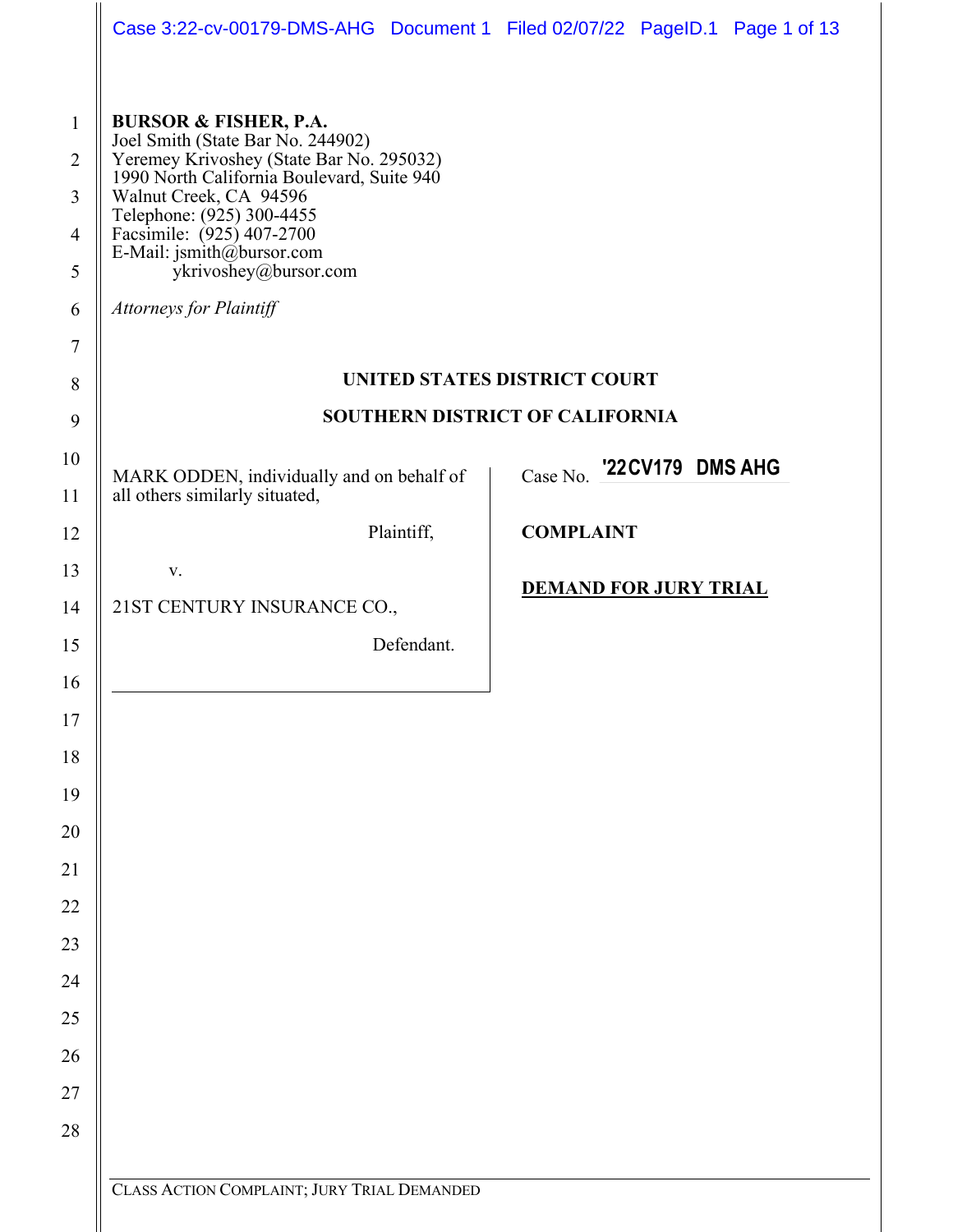Plaintiff Mark Odden, individually and on behalf of all others similarly situated, alleges the following based on information and belief, except as to allegations specifically pertaining to himself, which are based on personal knowledge:

#### **NATURE OF ACTION**

1. Across the United States, insurers selling personal auto insurance in 2020 collected **\$42 billion** in excess premiums as miles driven, vehicle crashes, and auto insurance claims dropped because of the COVID-19 pandemic and related government stay-at-home orders. Instead of returning the COVID-19 windfall to consumers, insurers increased payouts to senior management and stockholders. The California Insurance Commissioner ordered insurance companies to return premiums to Californians. The insurance companies are defying that order.

2. 21st Century Insurance Company ("21st Century" or "Defendant"), like many other auto insurers in California and nationwide, has used the COVID-19 pandemic to enrich itself by retaining millions in a windfall resulting from the drastic decrease in driving, accidents, and auto risks associated with pandemic-related shutdowns and stay-at-home orders.

3. Before the pandemic and government shutdowns, Defendant collected full premiums for car insurance that were priced to insure against driving risks and behavior associated with pre-pandemic behavior.

4. In March 2020, however, as California and other states enacted shelter-in-place mandates and the vast majority of the workplace switched either to remote work – or no work at all, it became clear immediately that car insurance companies like Defendant stood to make immense windfalls if they fail to issue refunds to their customers.

5. Defendant issued a 15% refund for three months of premiums in 2020 to placate orders issued by the California Department of Insurance. This represented a paltry amount of the windfall that Defendant obtained from the COVID-19 pandemic. Defendant pocketed the rest of the premiums as profit.

6. Although the California Department of Insurance later instructed California insurers like Defendant to issue more refunds, Defendant refused to do so.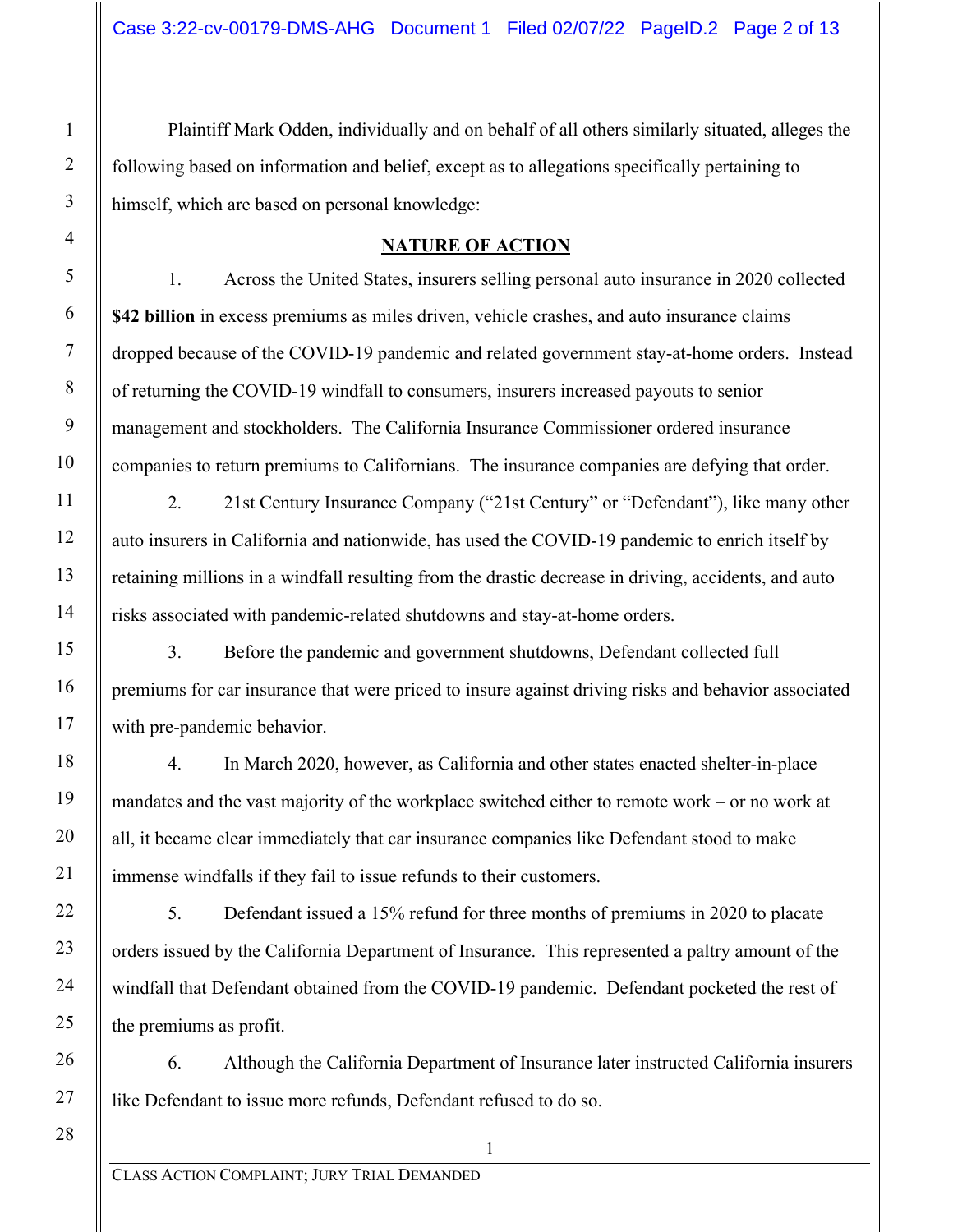7. Defendant's unfair application of rates approved prior to the beginning of COVID-19 pandemic is manifestly unfair and violates California's Unfair Competition Law, Bus. & Prof. Code § 17200 *et seq*. (the "UCL"), as alleged herein.

8. Plaintiff seeks relief in this action individually and on behalf of all similarly situated persons in California for Defendant's unfair and unlawful conduct, and asserts a claim for violations of the UCL.

#### **JURISDICTION AND VENUE**

9. This Court has jurisdiction over this action pursuant to 28 U.S.C. § 1332(d) because there are more than 100 Class Members, the aggregate amount in controversy exceeds \$5,000,000.00, exclusive of interest, fees, and costs, and at least one Class Member is a citizen of a state different from at least one Defendant.

10. Venue is proper in this District pursuant to 28 U.S.C. § 1391 because Defendant does business throughout this District, Plaintiff purchased insurance in this District, and the wrongful conduct at issue occurred in this District with respect to Plaintiff and other putative class members living in this District.

11. This Court has personal jurisdiction over Defendant because it conducts substantial business within California, including by insuring Californians in this District and throughout the state. A substantial portion of the events giving rise to Plaintiff's claims occurred in this State.

#### **PARTIES**

#### **Plaintiff**

12. At all relevant times, Plaintiff Mark Odden was domiciled in San Diego, California. 13. Plaintiff Odden purchased insurance for his personal automobile in California from Defendant before the start of the COVID-19 pandemic and its associated government shutdown and stay-at-home orders.

2

14. Plaintiff Odden paid for his policy premium in full.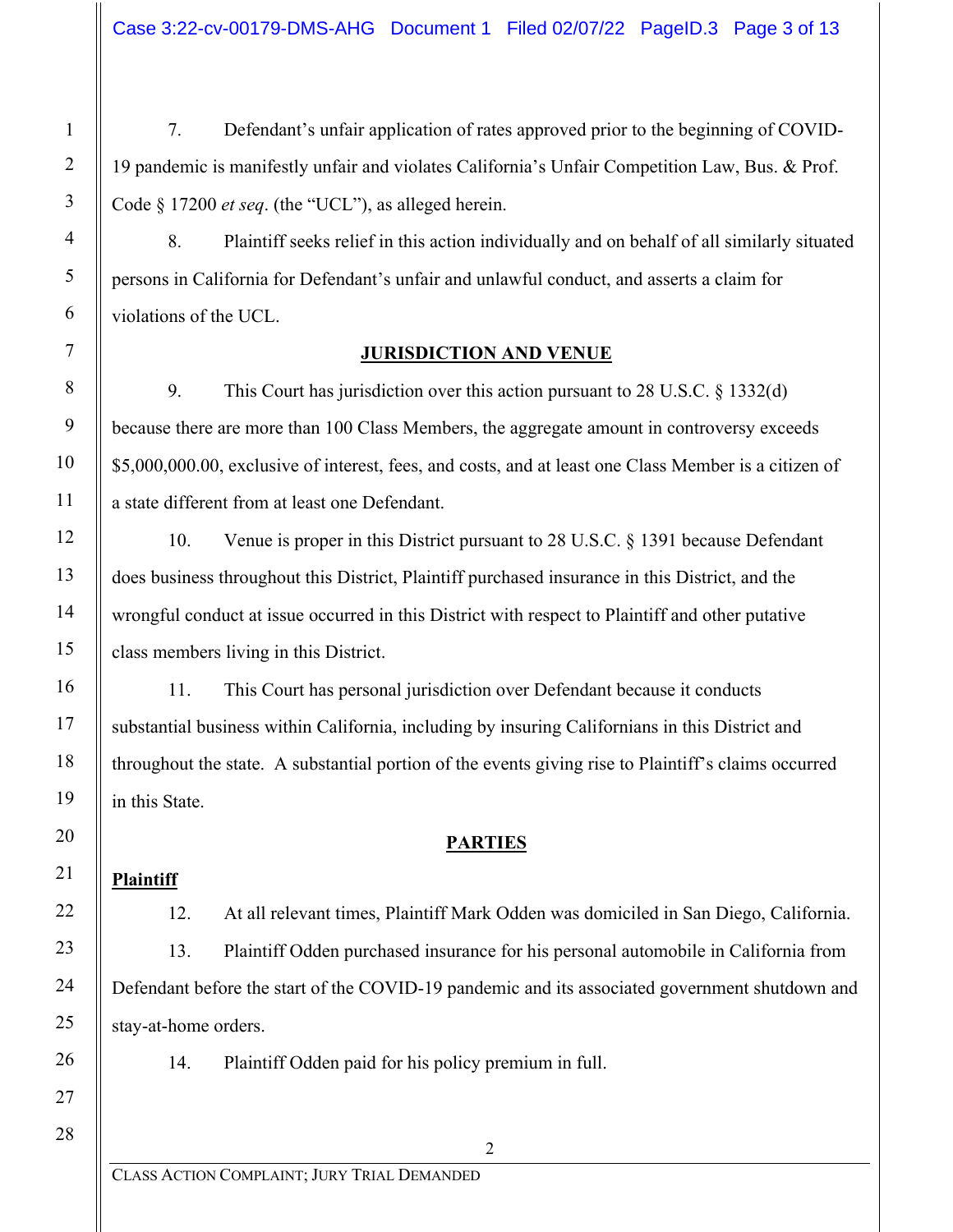15. During the duration of the COVID-19 pandemic in 2020, Plaintiff, like most other Californians, barely drove his personal automobile at all and accordingly exposed his car, himself, and the general public to far less risks than what was expected prior to the COVID-19 pandemic.

16. Defendant provided insureds with a refund approximating 15% of auto insurance premiums for March and April 2020, and then another 15% refund for the month of May.

17. The refund provided by Defendant was not sufficient to compensate for the overpayment of premiums due to the associated decrease in driving and risks stemming from the COVID-19 pandemic. Hence, Plaintiff suffered an injury in fact resulting in the loss of money and/or property.

**Defendant** 

18. Defendant is a Delaware corporation with its principal place of business and headquarters located in Wilmington, Delaware.

19. At all times relevant hereto, Defendant was in the business of providing, *inter-alia*, insurance services to individuals in California. Defendant collected, and failed to adequately refund, car insurance premiums in California.

### **CALIFORNIA INSURANCE COMMISIONER ACTIONS**

20. On April 13, 2020, the California Insurance Commissioner Ricardo Lara issued

Bulletin 2020-3.<sup>1</sup> At that time, the Commissioner stated:

Insurance Commissioner Ricardo Lara recognizes that the COVID-19 pandemic has caused an unprecedented challenge for California's businesses and residents. In response to the COVID-19 pandemic, Governor Gavin Newsom on March 4, 2020 declared a statewide State of Emergency. Californians were ordered to "shelter-in-place" shortly thereafter.

The COVID-19 pandemic has severely curtailed activities of policyholders in both personal and commercial lines. As a result, projected loss exposures of many insurance policies have become overstated or misclassified. This is especially true for policies where premiums are based partly on measures of risk such as number of miles driven, revenue, and payrolls which have all dropped significantly because of COVID-19.

<sup>1</sup> http://www.insurance.ca.gov/0250-insurers/0300-insurers/0100-applications/rsbforms/2020/upload/Covid19CABulletin2020-3.pdf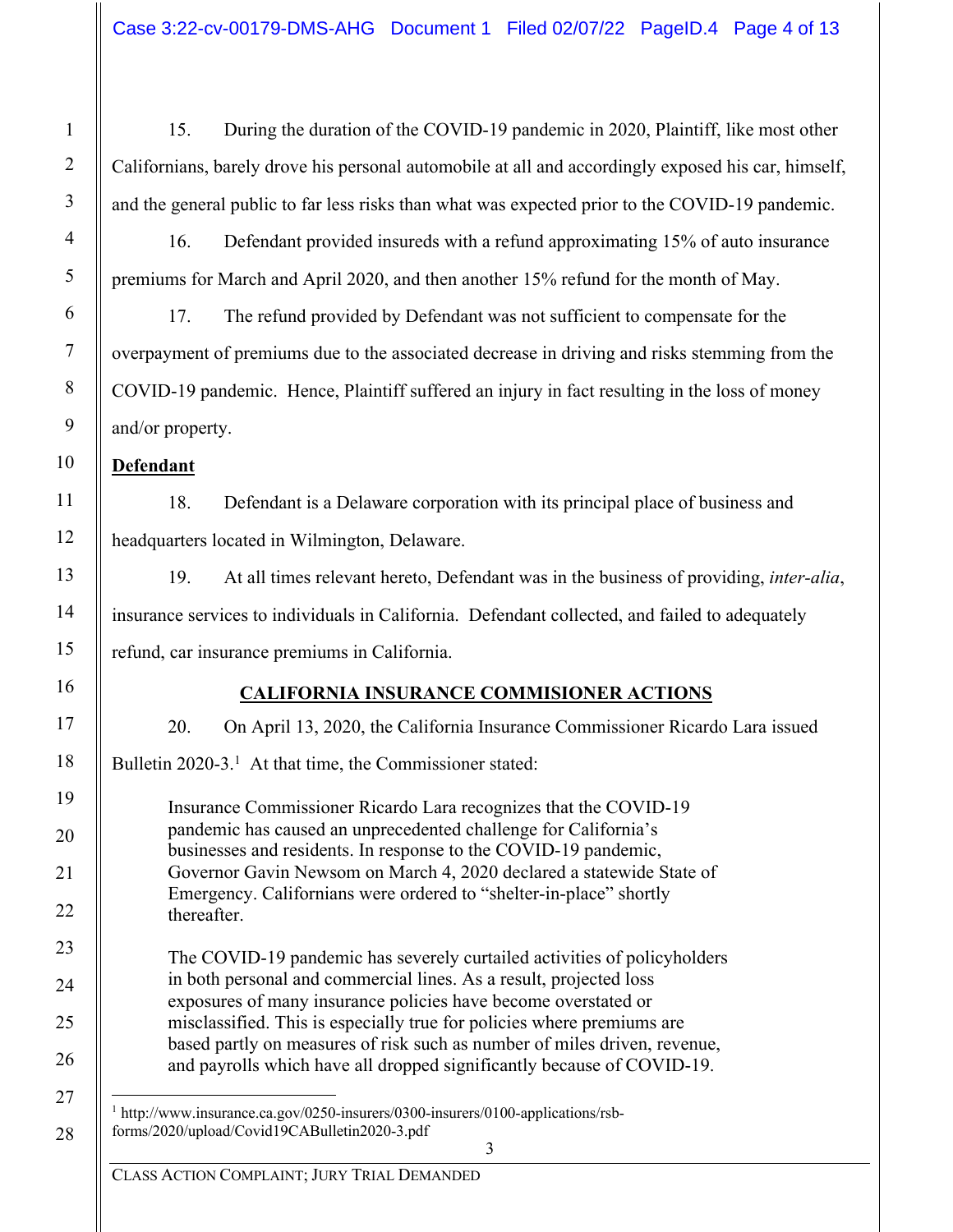According to UC Davis' Special Report on Impact of COVID-19 on California Traffic Accidents, reduced driving has resulted in fewer accidents, injuries, and fatalities on public highways and roads. In addition, the Consumer Federation of California Education Foundation (CFC) on March 23, 2020, submitted to the Insurance Commissioner a Petition for Hearing to redress excessive automobile insurance rates and premiums caused by the COVID-19 pandemic. Commissioner Lara agrees that the overall risk of loss for private passenger automobile insurance is lower due to the pandemic, however, the Commissioner also recognizes that these reductions in risk extend beyond the automobile line of insurance referenced in the Petition. Accordingly, this Bulletin requires broader premium reductions for other lines of insurance in addition to reductions for the private passenger automobile insurance line.

To protect consumers and to provide consistent direction to the insurance industry regarding misclassifications of risk resulting from the COVID-19 pandemic and to address certain issues raised in CFC's petition, Commissioner Lara hereby orders insurers to make an initial premium refund for the months of March and April to all adversely impacted California policyholders in the following lines of insurance, as quickly as practicable, but in any event no later than 120 days after the date of this Bulletin:

- Private passenger automobile insurance
- Commercial automobile insurance

1

2

3

4

5

6

7

8

9

10

11

12

13

14

15

16

17

18

19

20

21

22

23

24

25

…

26

27

28

- Workers' compensation insurance
- Commercial multiple peril insurance
- Commercial liability insurance
- Medical malpractice insurance
- Any other line of coverage where the measures of risk have become substantially overstated as a result of the pandemic.

If the COVID-19 pandemic continues beyond May, Commissioner Lara will send out a subsequent Bulletin to insurers and provide appropriate instructions.

Commissioner Lara grants each insurer reasonable flexibility in determining how best to quickly and fairly accomplish the refund of premium to policyholders. Insurers may comply with the premium refund order by providing a premium credit, reduction, return of premium, or other appropriate premium adjustment.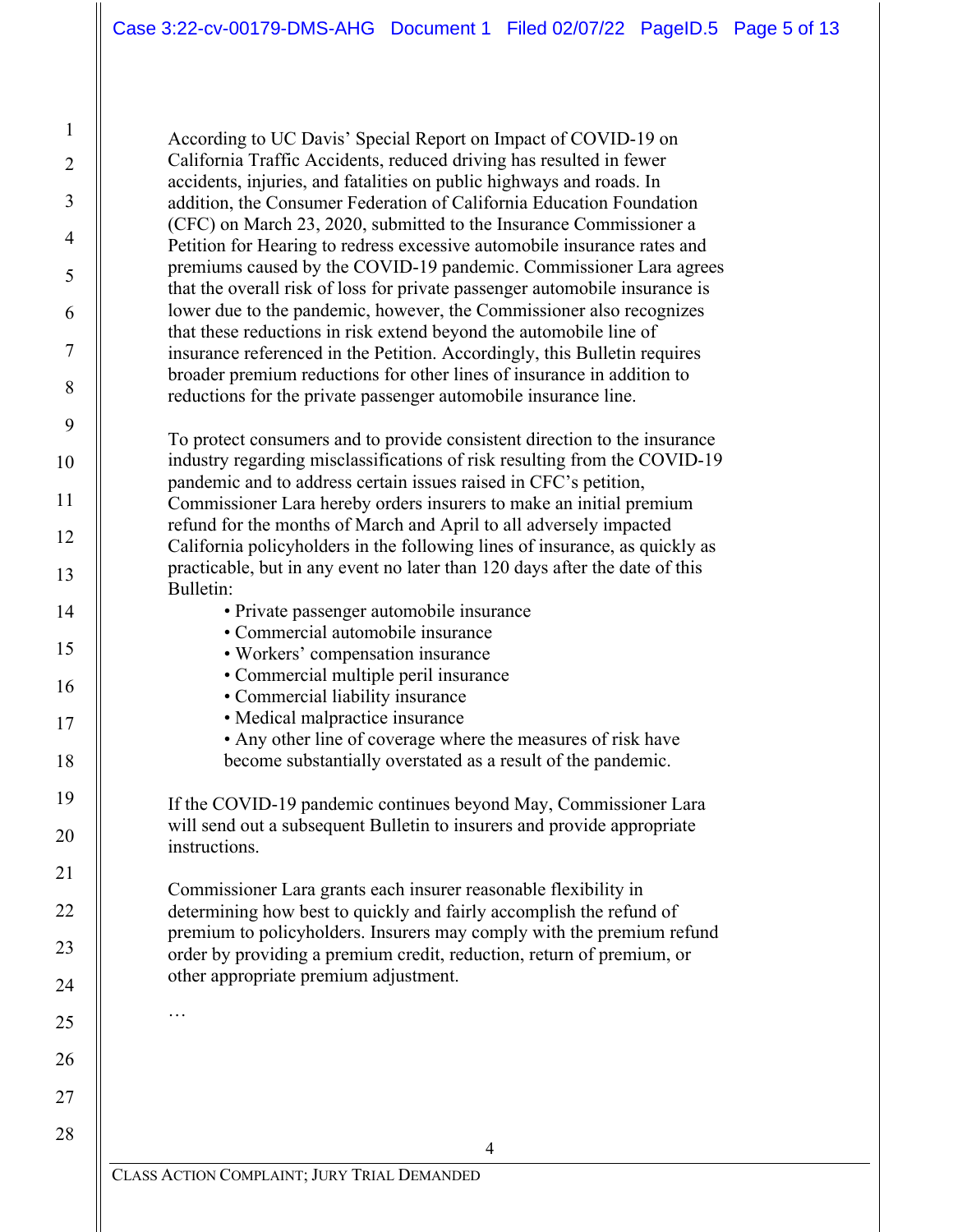21. On May 15, 2020, the California Insurance Commissioner issued Bulletin 2020- 4,<sup>2</sup> which extended the relevant time prior for Bulletin 2020-3, thereby requiring refunds into the coming months (beyond May) should stay-at-home orders at curtailed driving behavior have continued, which they did.

22. On June 25, 2020, the California Insurance Commissioner issued Bulletin 2020- 8,<sup>3</sup> which again extended the directives of the prior bulletins, requiring refunds for months subsequent to June 2020, as appropriate. At that time, the Commissioner clarified that "[a]lthough California recently began to ease stay at home restrictions, depending on the type of insurance product and the claims experience of each insurer, current circumstances justify continuing premium relief to certain policyholders to reflect accurately the current risk of loss." Defendant, however, did not provide any further refunds to "reflect accurately the current risk of loss."

23. On March 11, 2021, the California Insurance Commissioner issued Bulletin 2021- 03.<sup>4</sup> That bulletin made it clear that California insurance companies, like Defendant, had not returned nearly enough premium to their customers to reflect the decreased risk of loss in 2020:

The public health "stay-at-home" orders and the resulting decrease in economic activity following the onset of the COVID-19 pandemic in March 2020 decreased the risk of loss for California insurance consumers in many lines of insurance. In response, I directed insurance companies to return a portion of premiums and to report data about their premium relief actions to the Department of Insurance (Department) for our review. To date, private passenger automobile insurance companies have returned more than \$1.75 billion in premium for 2020 to California drivers through direct payments, credits, and future premium offsets. **However, based on extensive analysis of data received, the Department's review of this loss data demonstrates the premium relief that insurance companies provided to their policyholders was insufficient, leaving consumers** 

<sup>2</sup> https://www.insurance.ca.gov/0250-insurers/0300-insurers/0200-bulletins/bulletin-notices-commissopinion/upload/Bulletin-2020-4-Premium-Refunds-Credits-and-Reductions-in-Response-to-COVID-19- Pandemic.pdf

<sup>3</sup> http://www.insurance.ca.gov/0250-insurers/0300-insurers/0100-applications/rsb-forms/2020/upload/Bulletin2020- 8\_Released\_June252020.pdf

<sup>&</sup>lt;sup>4</sup> http://www.insurance.ca.gov/0250-insurers/0300-insurers/0200-bulletins/bulletin-notices-commissopinion/upload/Bulletin-2021-03-Premium-Refunds-Credits-and-Reductions-in-Response-to-COVID-19- Pandemic.pdf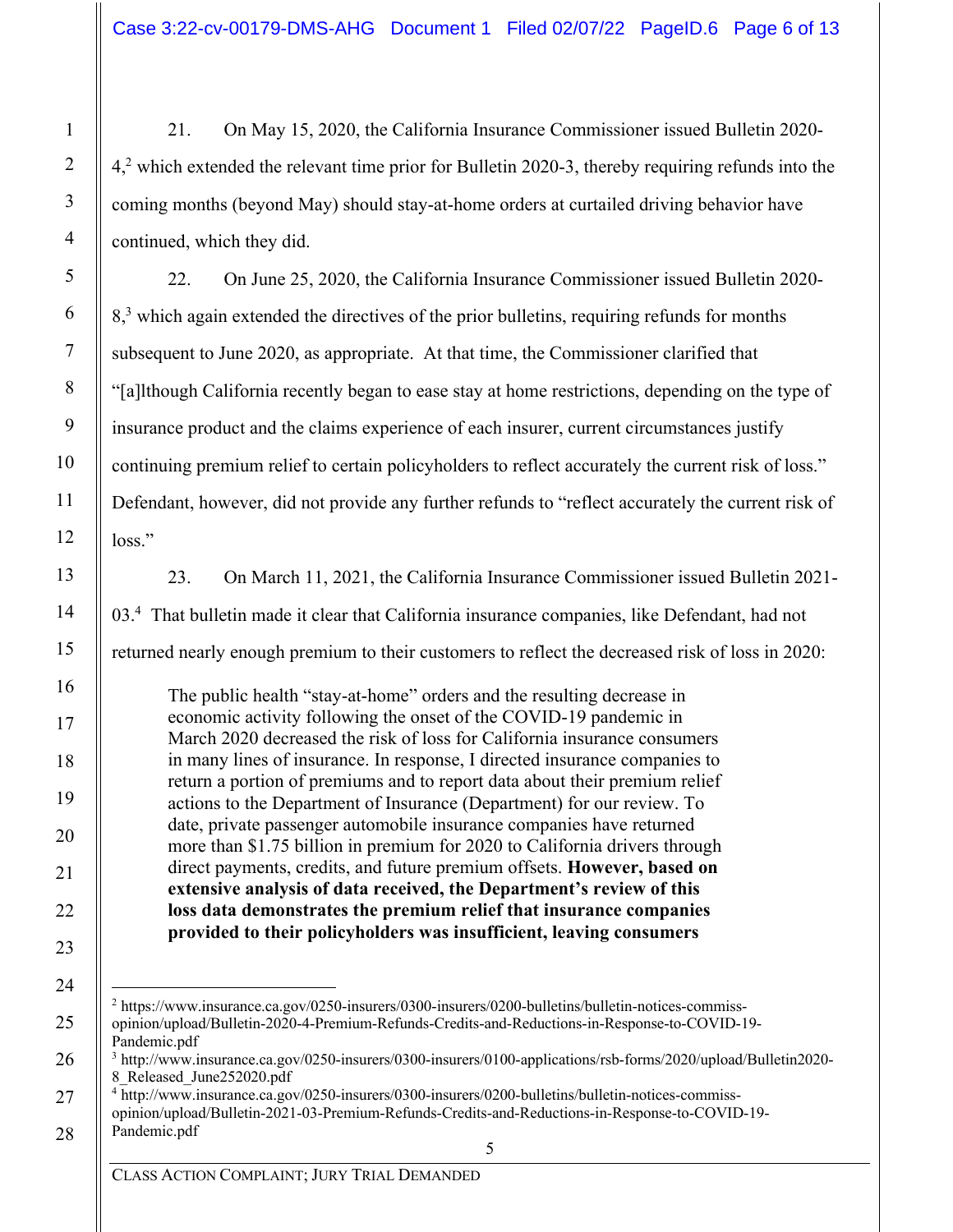#### **paying inflated premiums while they continue to experience reduced risk of loss.**

…

The Department analyzed bodily injury, property damage, and collision data for the months of January through September 2020 for the top 10 Private Passenger Automobile groups in the state. Together, these groups represent over 80 percent of the private passenger automobile insurance market in California. Although some insurance companies demonstrably made a good faith effort to return premium to policyholders, some did not return enough. **Even worse, some insurance companies simply stopped returning premium altogether after June of 2020, although the pandemic still continues.**

The data collected by the Department demonstrates that, on average, insurance companies over-collected premium due to the lower loss exposures during the pandemic and did not return enough premium to drivers. If insurance companies do not supplement initial premium refunds from March through September of 2020, the premium refunds will fall short of an appropriate premium adjustment for private passenger automobile insurance by nearly half of the expected premium adjustment on average over that sevenmonth period. 1 These results are illustrated in the following refund graphic for the top 10 private passenger automobile (PPA) insurance groups in California:



In short, many California drivers have been paying overstated premiums that do not reflect the reduced risk of loss during the continuing pandemic.

6

The Department's data analysis is consistent with a finding, recently reported to the California Automobile Assigned Risk Plan Advisory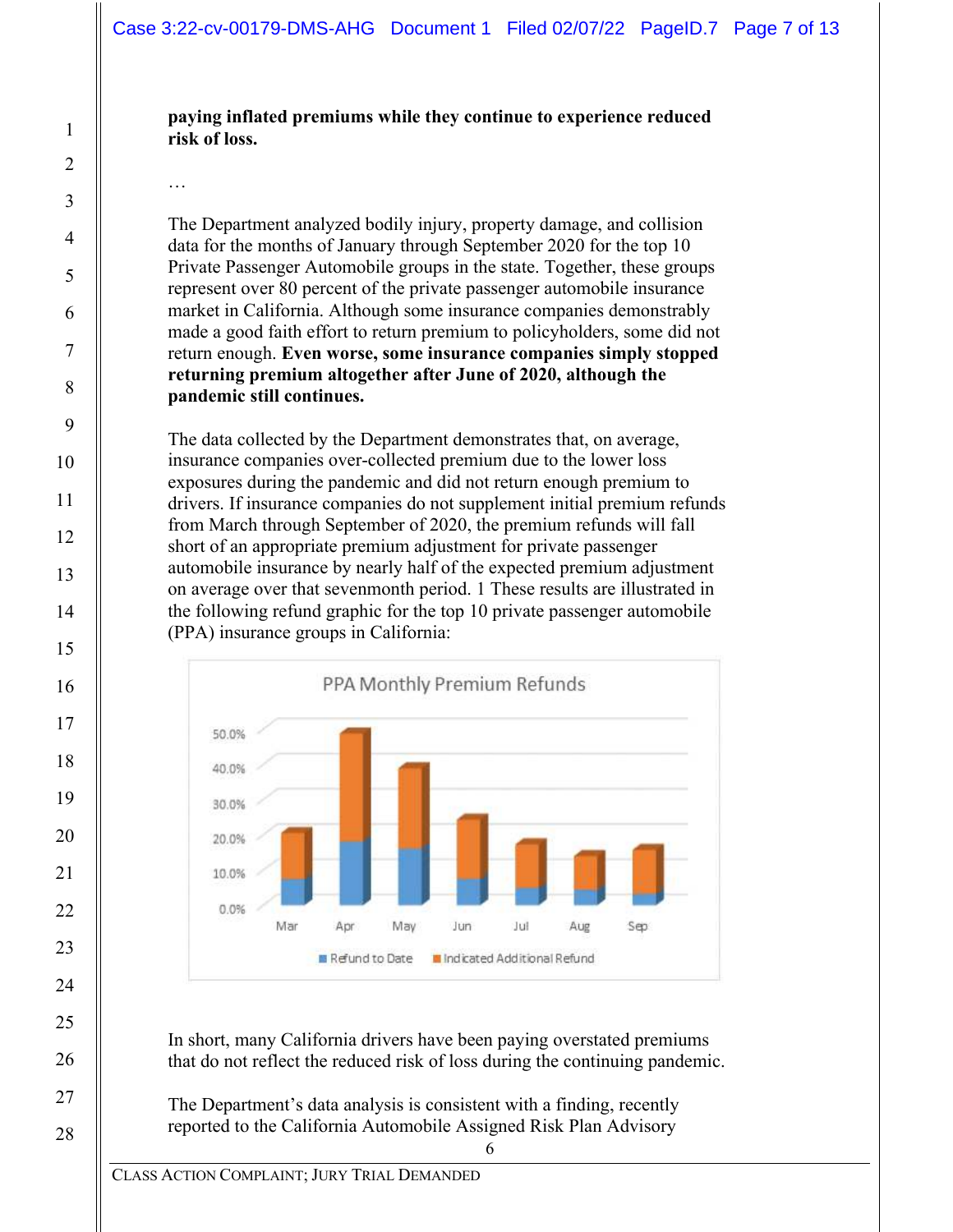Committee, that California Low Cost Automobile incurred claims costs from March through November 2020 were considerably lower than previous years. **As a result, the Advisory Committee recommended premium refunds to Low Cost Automobile policyholders of 30% for the months of March, April, and May, followed by a 15% premium reduction for the months of June and July, and a 20% premium reduction for August through December.**

24. Accordingly, the California Insurance Commissioner directed insurance companies, like Defendant, "to return additional premium relief from March 2020 forward."

25. As noted above, the refunds for automobile policy holders should have been 30% for the months of March, April, and May, followed by a 15% premium reduction for the months of June and July, and a 20% premium reduction for August through December.

26. However, the refunds provided by Defendant were far lower than they should have been. Defendant first made a 15% refund covering the months of March and April 2020. It then made another 15% refund covering the month of May, and then ceased all further refunds or credits. Like the 2021 Bulletin noted, Defendant is one of the "insurance companies [that] simply stopped returning premium altogether after June of 2020, although the pandemic still continues."

# **OTHER INDEPENDENT STUDIES ALSO SHOW THAT DEFENDANT'S REFUNDS ARE INADEQUATE**

27. The California Insurance Commissioner was not alone in finding that Defendant's 15% refund for some limited months in 2020 was inadequate. For instance, in May 2020, the Center for Economic Justice and the Consumer Federation of America released a report finding that "[m]otor vehicle data indicate a minimum average 30% premium relief payment [is] needed starting March 18, 2020 through May 2020, even after accounting for offsetting factors."<sup>5</sup> Clearly, the 15% refund that Defendant issued is inadequate.

28. Similarly, the UC Davis Road Ecology Center released a report in April 2020 that found that after Governor Newsom's shelter-in-place orders went into effect, "collisions and

<sup>5</sup> https://consumerfed.org/wp-content/uploads/2020/05/Auto-Insurance-Refunds-COVID-19-Update-Report-5-7- 20.pdf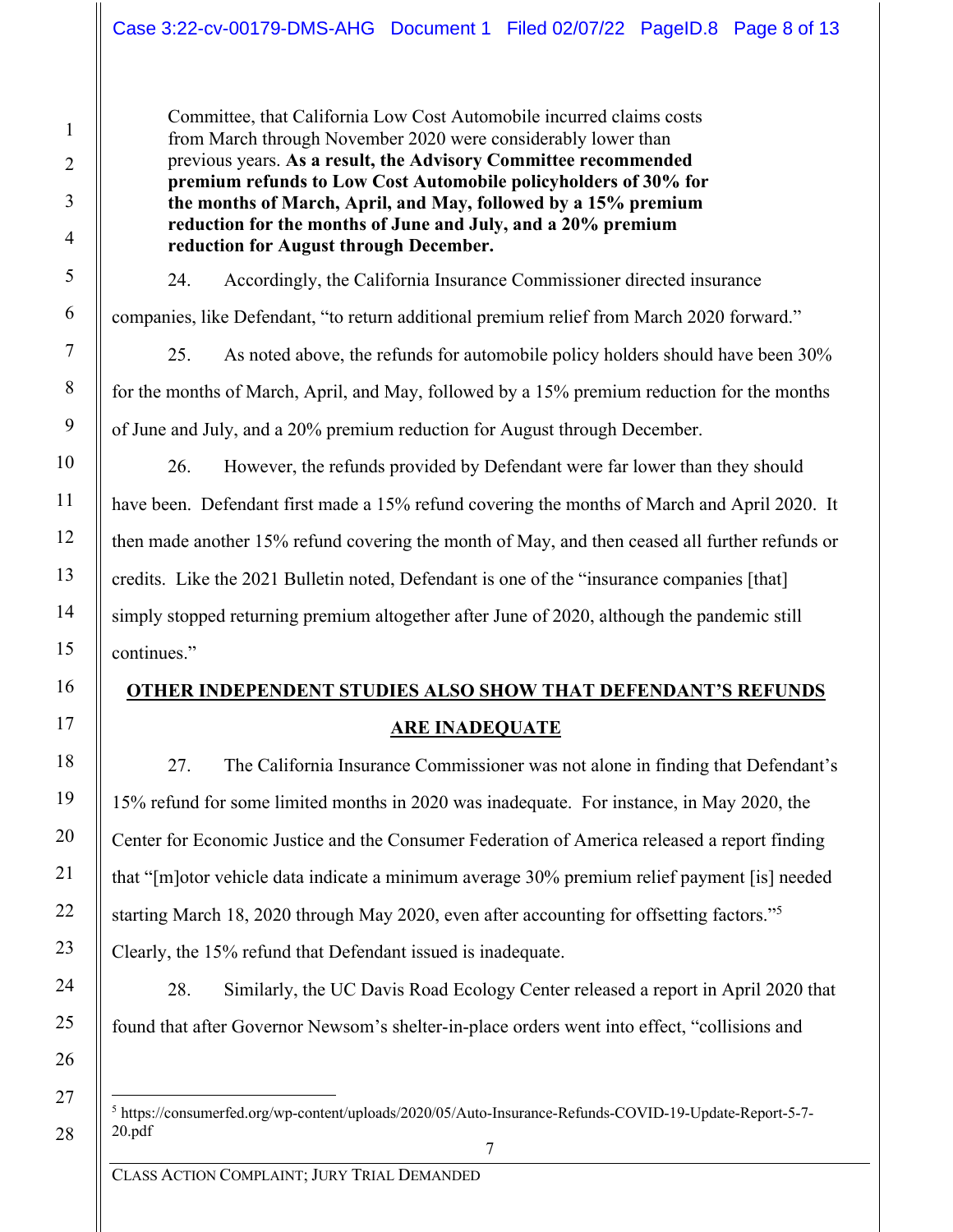especially injury and fatality collisions have been reduced by half," and that "traffic volumes were up to 55% lower on certain highways."<sup>6</sup>

29. In August 11, 2021, the Consumer Federation of America estimated that "[i]nsurers selling personal auto insurance reaped windfall profits of at least \$29 billion in 2020 as miles driven, vehicle crashes and auto insurance claims dropped because of the pandemic and related government actions. Analyzing insurers' 2020 premium and claims results – and the limited 'premium relief' offered by insurers – the Consumer Federation of America (CFA) and Center for Economic Justice (CEJ) show that insurers collected \$42 billion in excess premiums while providing only \$13 billion in "premium relief.' Instead of returning the COVID windfall to consumers, insurers increased payouts to senior management and stockholders."<sup>7</sup> It also estimated that California insurers owed significantly higher than \$3.5 billion in refunds.

30. Defendant has at all times relevant herein known of the need to adequately refund its customers, but has steadfastly refused even after multiple orders from the California Insurance Commissioner.

 $6$  https://uc3-s3mrt5001-prd.s3.us-west-2.amazonaws.com/ark%3A/13030/m5dg1zq9%7C1%7Cproducer/COVID\_CHIPs\_Impacts\_1.pdf?response-contenttype=application%2Fpdf&X-Amz-Security-Token=IQoJb3JpZ2luX2VjEJ3%2F%2F%2F%2F%2F%2F%2F%2F%2F%2FwEaCXVzLXdlc3QtMiJGMEQCIBjr prus3EYhlpWYW1iXQKbrK3EDbz0E279zJjUSsiADAiAtLCEa5UO5Ip52CITrdAkKltAPpc%2B3Ndc4U5Ipj0jhm yqDBAjG%2F%2F%2F%2F%2F%2F%2F%2F%2F%2F8BEAAaDDQ1MTgyNjkxNDE1NyIMs9crhvbeSORFVA e6KtcDzLjJsMYhzm9Q%2BN41BwgcXXjAfPcnXqFQF%2FCJmm%2FCSAeR332990S4cALvHck2qv8Uxyk16os t9VIPUnDOU6Pq559NGc%2BrqlgM0XDCQvZ9G8s9MzABd4C5yXd9k37Vj987%2BPL4wKkOXVKFmr3rUAL G%2FK%2FopqUsV9z5eid%2FHPfG6RY3S9SjpcWDexECS09FxmRizQvwKViCy%2FO6dieX8Wk0gEc9IKeyW 41eDYLR65yPxNQCsMv67OiukdJxfAhVSvxYUYhcHfKm%2BtfOc6yu5aenmB27y4XnIIQxzU8EkAQb0Z8EdJD 25dZHw2Q6Rwz45CD6p9CU4EyVoUToJBGSN9CqMjqMXriszLYccO9n5xr6MMwhYmXOf3gwAemDTQSSn2 qJ6PocIobGnYE5xRSTfiRvl1sJZW%2FdurFL%2F%2F0RaeX%2BBibAwL3rPy4w19ezS3X9DkzHTIxKpB1CwE %2FTZ9Ize9gPyZqrY7e2TzSbF0YMVcQez4FtIJcR5qqWdD%2FJyUgxlrHa8MyQG5v3HFFhsZTNYUnmL055gw 5FRyYrqZyKvouNzZtaQJBOlkqBueqrEmWbtKuQw%2F9PlyA%2B9ZUd2BSsL1USRaLkV0fVE9jcoWjsji6Gwu DzT7UQh1ZQMLODzI8GOqYB%2BVxEA1egY5Ht2Je5Hx9spVOK5hVnWEP9pFcW3Jvfy8I6B2I1Wxa76UPRa %2BKnoDl8sO1jJvl9bwVG33WvkPPjggqx72Dm3KaiSZEJC55Gosbt049b%2FIhfQJLk%2BvWIVke4WF9Mc4Q7 RoSTyNs9KQAL7N2epFLB5ziODRdecoOuDzG5WFBrnRWZmclrCWGZfClGbd0S%2FIUCuWAQ%2FO0sXKR sgWb3rYsgrg%3D%3D&X-Amz-Algorithm=AWS4-HMAC-SHA256&X-Amz-Date=20220127T212108Z&X-Amz-SignedHeaders=host&X-Amz-Expires=14400&X-Amz-Credential=ASIAWSMX3SNWZZ6ROYUO%2F20220127%2Fus-west-2%2Fs3%2Faws4\_request&X-Amz-Signature=c77c0b498711a85ccb0f8de018dc03e5e542a2bb4471ab3525b27e088eafbb4f  $^7$  https://consumerfed.org/press\_release/auto-insurers-reaped-nearly-30-billion-pandemic-windfall-profit-in-2020-asstate-insurance-regulators-fail-to-protect-consumers/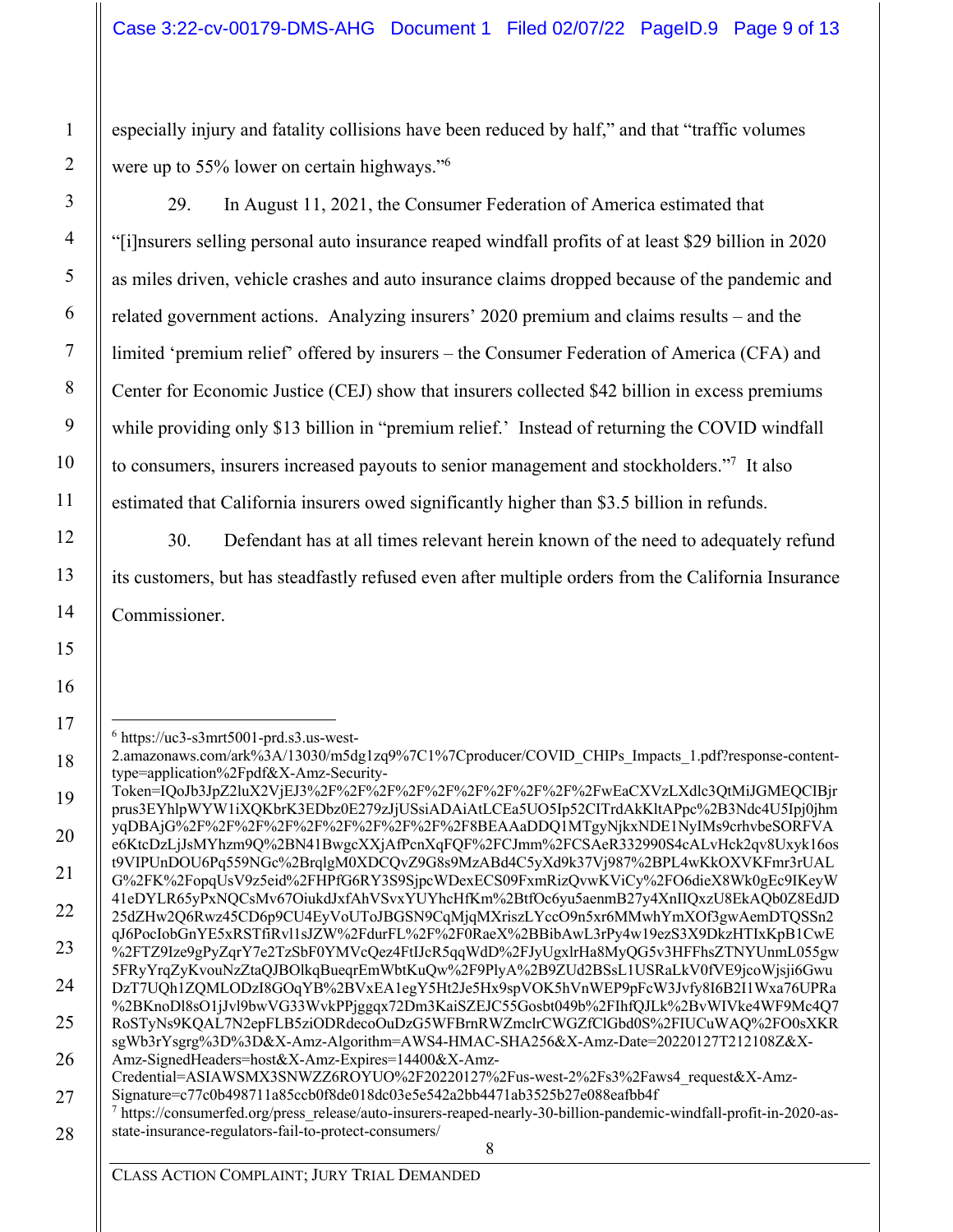|                                                                                                                                                                                                                                                                                   |     |                |                                      |                                    | Case 3:22-cv-00179-DMS-AHG Document 1 Filed 02/07/22 PageID.10 Page 10 of 13                   |  |  |
|-----------------------------------------------------------------------------------------------------------------------------------------------------------------------------------------------------------------------------------------------------------------------------------|-----|----------------|--------------------------------------|------------------------------------|------------------------------------------------------------------------------------------------|--|--|
|                                                                                                                                                                                                                                                                                   |     |                |                                      |                                    |                                                                                                |  |  |
| <b>CLASS ALLEGATIONS</b>                                                                                                                                                                                                                                                          |     |                |                                      |                                    |                                                                                                |  |  |
|                                                                                                                                                                                                                                                                                   | 31. |                |                                      |                                    | Plaintiff brings this action on his own behalf and on behalf of a California class of          |  |  |
| similarly situated persons. Plaintiff seeks certification of the following class (the "Class"):                                                                                                                                                                                   |     |                |                                      |                                    |                                                                                                |  |  |
| All California residents who purchased personal automobile, motorcycle, or RV<br>insurance from Defendant covering any portion of the time period from March 1, 2020<br>through March 1, 2021. Any judicial officer to whom the Action is assigned is excluded<br>from the Class. |     |                |                                      |                                    |                                                                                                |  |  |
|                                                                                                                                                                                                                                                                                   | 32. |                |                                      |                                    | Numerosity of the Class: The Class is composed of at least thousands of                        |  |  |
|                                                                                                                                                                                                                                                                                   |     |                |                                      |                                    | individuals who purchased insurance in California, the joinder of which in one action would be |  |  |
|                                                                                                                                                                                                                                                                                   |     |                |                                      |                                    | impracticable. The disposition of their claims through this class action will benefit both the |  |  |
|                                                                                                                                                                                                                                                                                   |     |                |                                      |                                    | parties and the Court. The identities of individual members of the Class are ascertainable     |  |  |
|                                                                                                                                                                                                                                                                                   |     |                | through Defendant's billing records. |                                    |                                                                                                |  |  |
|                                                                                                                                                                                                                                                                                   | 33. |                |                                      |                                    | Existence and Predominance of Common Questions of Fact and Law: There is a                     |  |  |
| well-defined community of interest in the questions of law and fact involved affecting the                                                                                                                                                                                        |     |                |                                      |                                    |                                                                                                |  |  |
| members of the proposed Class. The questions of law and fact common to the proposed Class                                                                                                                                                                                         |     |                |                                      |                                    |                                                                                                |  |  |
|                                                                                                                                                                                                                                                                                   |     |                |                                      |                                    | predominate over questions affecting only individual class members. Such questions include,    |  |  |
| but are not limited to, the following:                                                                                                                                                                                                                                            |     |                |                                      |                                    |                                                                                                |  |  |
|                                                                                                                                                                                                                                                                                   |     |                |                                      |                                    | Whether Defendant adequately provided refunds to its California                                |  |  |
|                                                                                                                                                                                                                                                                                   |     |                |                                      |                                    | policyholders during the COVID-19 pandemic;                                                    |  |  |
|                                                                                                                                                                                                                                                                                   |     | b.             |                                      |                                    | Whether Defendant's failure to provide adequate refunds is unfair;                             |  |  |
|                                                                                                                                                                                                                                                                                   |     | $\mathbf{c}$ . |                                      |                                    | Whether Plaintiff and the proposed Class members are entitled to                               |  |  |
|                                                                                                                                                                                                                                                                                   |     |                |                                      | restitution or refund of premiums; |                                                                                                |  |  |
|                                                                                                                                                                                                                                                                                   |     | d.             |                                      |                                    | Whether Plaintiff and the proposed Class members are entitled to an                            |  |  |
|                                                                                                                                                                                                                                                                                   |     |                |                                      |                                    | award of reasonable attorneys' fees, pre-judgment interest and costs of this                   |  |  |
|                                                                                                                                                                                                                                                                                   |     |                | suit; and                            |                                    |                                                                                                |  |  |
|                                                                                                                                                                                                                                                                                   | 34. |                |                                      |                                    | Typicality: Plaintiff is asserting claims that are typical of the proposed Class               |  |  |
|                                                                                                                                                                                                                                                                                   |     |                |                                      |                                    | members' claims, having paid inflated premiums to Defendant, and having failed to have         |  |  |
| received adequate refunds. Plaintiff and the proposed Class members have similarly suffered                                                                                                                                                                                       |     |                |                                      |                                    |                                                                                                |  |  |
| harm arising from Defendant's violations of the law, as alleged herein.                                                                                                                                                                                                           |     |                |                                      |                                    |                                                                                                |  |  |
| $\mathbf Q$                                                                                                                                                                                                                                                                       |     |                |                                      |                                    |                                                                                                |  |  |

CLASS ACTION COMPLAINT; JURY TRIAL DEMANDED 25 26 27 28

1

2

3

4

5

6

7

8

9

10

11

12

13

14

15

16

17

18

19

20

21

22

23

24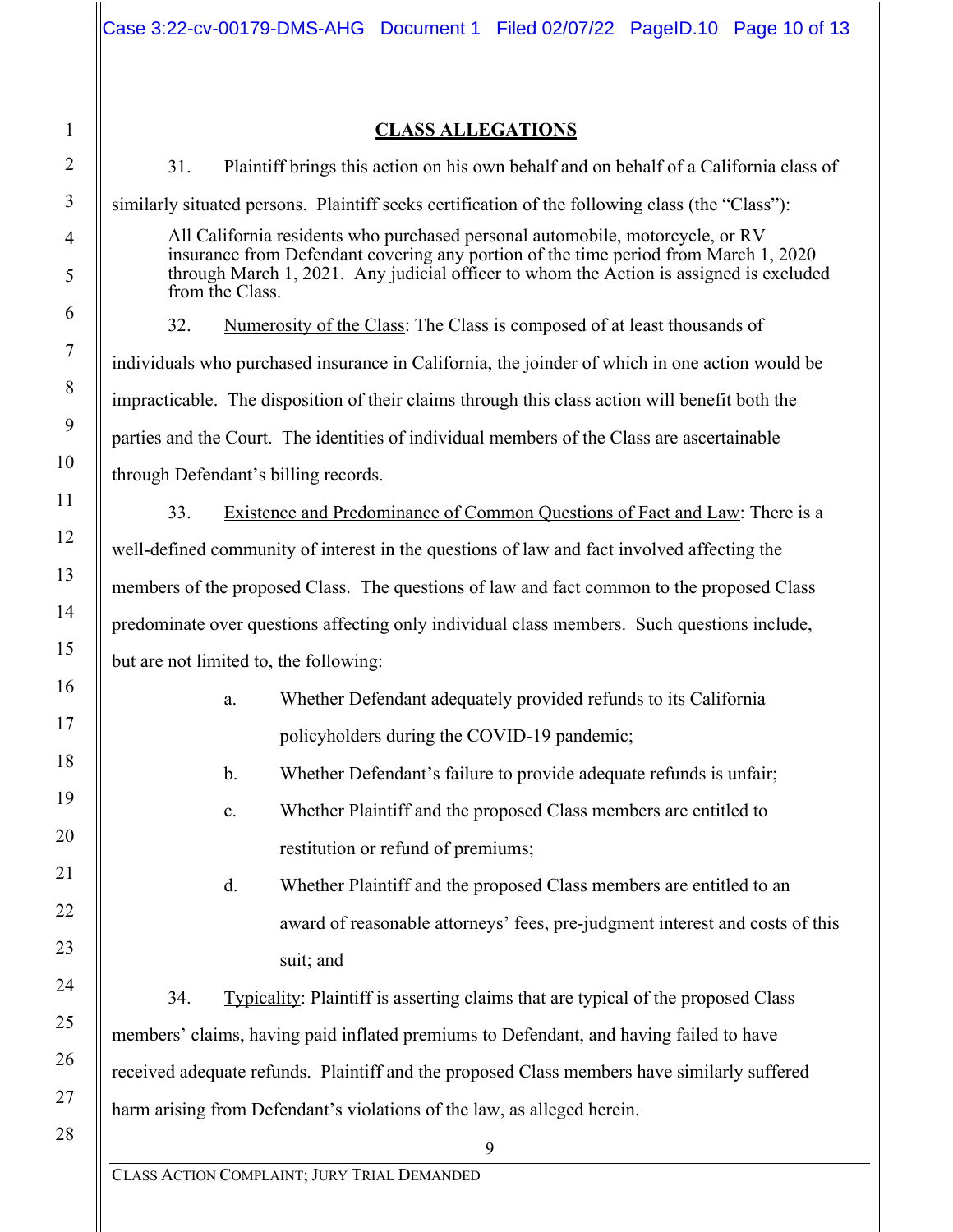35. Adequacy: Plaintiff is an adequate representative of the proposed Class. His interests do not conflict with, and are not antagonistic to, the interests of the members of that Class. Plaintiff will fairly and adequately represent and protect the interests of the Class.

36. Superiority: A class action is superior to other available means for the fair and efficient adjudication of Plaintiff's and the proposed Class members' claims. Plaintiff and the members of the proposed Class have suffered irreparable harm as a result of Defendant's unfair, unlawful, and unconscionable conduct. Because of the size of the individual Class members' claims, few, if any, proposed Class members could afford to seek legal redress for the wrongs complained of herein. Absent a class action, the proposed Class members will continue to suffer losses, and the violations of law described herein will continue without remedy, and Defendant will be permitted to retain the proceeds of its misdeeds. Defendant continues to engage in the unlawful, unfair, and unconscionable conduct that is the subject of this Complaint.

#### **FIRST CAUSE OF ACTION**

## **Violation of California Unfair Competition Law ("UCL") Cal. Bus. & Prof. Code § 17200** *et seq***.**

37. Plaintiff incorporates herein by reference the allegations contained in all preceding paragraphs of this complaint.

38. Plaintiff brings this claim individually and on behalf of the members of the Class against Defendant.

39. Plaintiff and Defendant are "persons" as defined by § 17201.

40. Defendant's retention of, and failure to refund, premiums as alleged herein constituted unfair business acts and practices. The failure to refund adequate premiums is unfair because it allowed Defendant to retain refunds that are not based on an accurate assessment of risks, and was an unfair and unreasonable application of approved rates.

41. There is also no benefit to society or consumers from Defendant's failure to adequately refund its customers, and its conduct is substantially injurious to customers, and the gravity of its conduct is outweighed by any benefits. Further, consumers had no reasonable alternatives and could not have avoided Defendant's actions, as it was not known that Defendant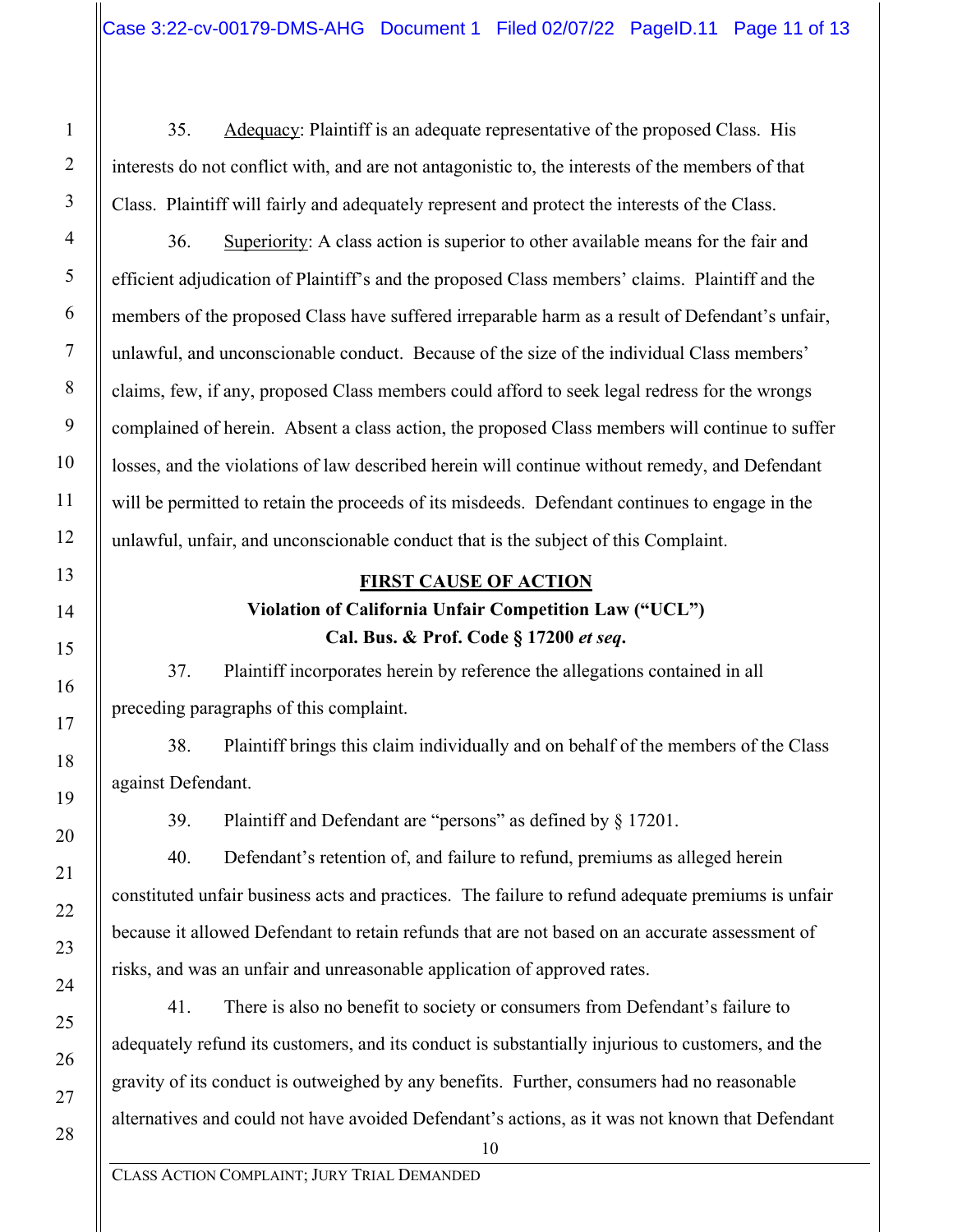or any other insurance companies would fail to appropriately refund premiums at the outset of the pandemic.

42. Defendant's failure to provide adequate refunds also offends California public policy that the cost of insurance be fair, transparent, and affordable. The California Insurance Commissioner's many public bulletins and directives ordering California car insurance companies like Defendant to provide additional and adequate refunds further evidences this public policy as applied to the COVID-19 pandemic.

43. Plaintiff and the members of the Class have suffered an injury in fact resulting in the loss of money and/or property as a proximate result of the violations of law and wrongful conduct of Defendant alleged herein, and they lack an adequate remedy at law to address the unfair conduct at issue here. As a result of Defendant's failure to provide adequate refunds, Plaintiff and the members of the Class are entitled to restitution and injunctive relief.

#### **PRAYER FOR RELIEF**

WHEREFORE, Plaintiff, individually and on behalf of the members of the Class, prays:

A. For an order certifying the Class and appointing Plaintiff and the undersigned counsel of record to represent the Class;

B. For a permanent injunction enjoining Defendant, its partners, joint ventures, subsidiaries, agents, servants, and employees, and all persons acting under, in concert with them directly or indirectly, or in any manner, from in any way engaging in the unfair and unlawful practices and violations of law set forth herein;

C. For full restitution of all funds acquired from Defendant's unfair business practices and other violations of law, including disgorgement of profits;

D. For imposition of a constructive trust upon all monies and assets Defendant has acquired as a result of its unfair and unlawful practices;

E. For costs of suit herein;

F. For both pre- and post-judgment interest on any amounts awarded;

G. For payment of reasonable attorneys' fees; and